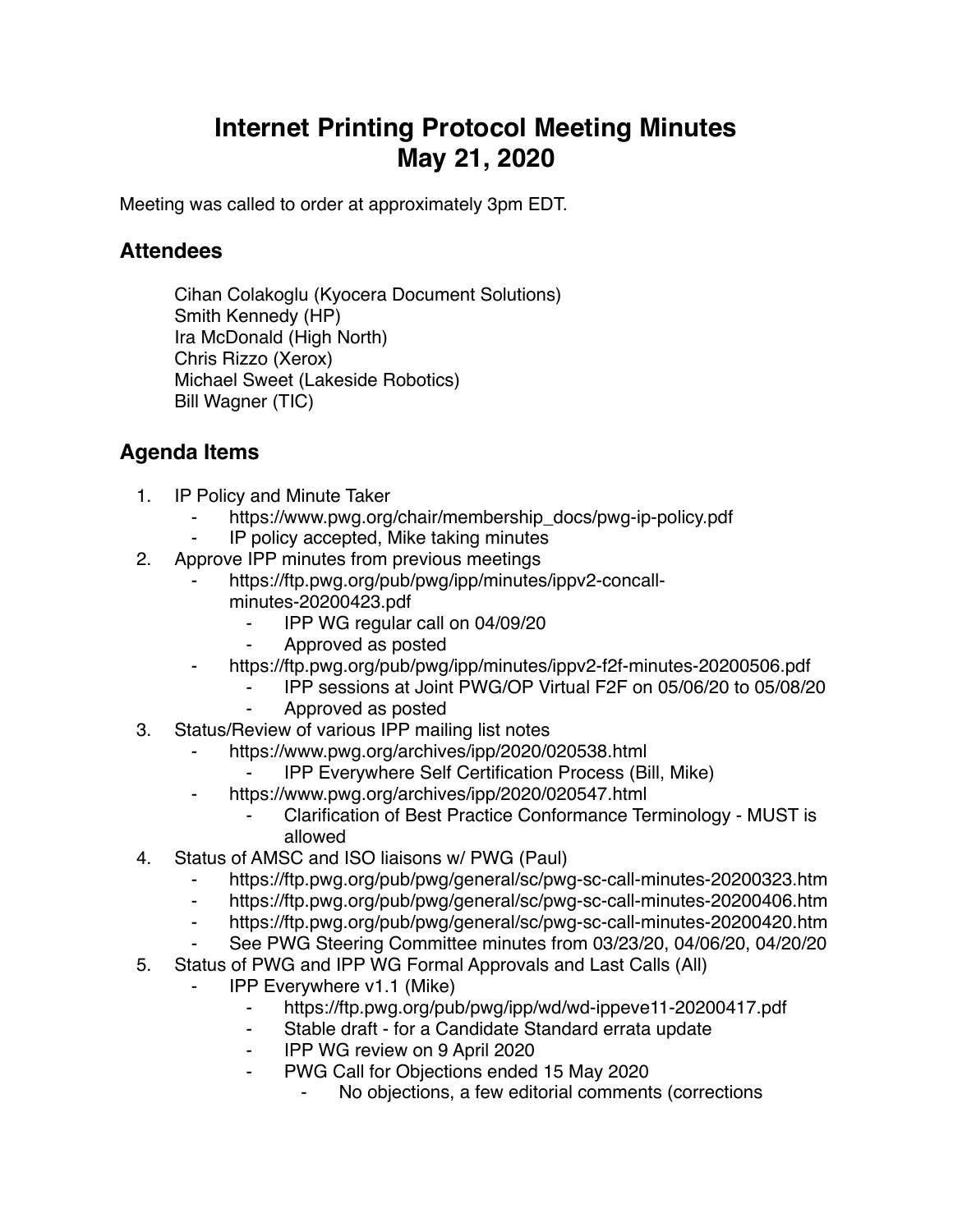pending)

- Schedule Approval at June 4, 2020 IPP workgroup meeting
- ⁃ IPP Everywhere Self-Certification Manual v1.1 (Mike)
	- ⁃ https://ftp.pwg.org/pub/pwg/ipp/wd/wdippeveselfcert11-20200312.pdf
	- Stable draft for a Candidate Standard errata update
	- ⁃ IPP WG Last Call ended on 12 March 2020
	- ⁃ IPP WG discussion on 9 April 2020
	- ⁃ PWG Call for Objections ended 15 May 2020
		- No objections, no editorial comments
	- Schedule Approval at June 4, 2020 IPP workgroup meeting
- ⁃ IPP Everywhere v1.1 Printer Self-Certification Tools (Smith/Mike)
	- https://www.pwg.org/archives/ipp/2020/020499.html
	- ⁃ IPP WG Last Call ended 12 March 2020
	- ⁃ PWG Discussion at PWG/OP Virtual F2F on 05/06/20
	- Three issues reported:
		- Test for finishings support should look for values other than '3' (none)
			- https://github.com/istopwg/ippeveselfcert/issues/47
		- ⁃ Identify-Printer test happens before
			- HAVE\_IDENTIFY\_PRINTER is defined
				- https://github.com/istopwg/ippeveselfcert/issues/48
		- Get-Printer-Attributes with requested-attributes issues
			- https://github.com/istopwg/ippeveselfcert/issues/50
			- ⁃ Chris: Can we still have a strict mode for the tests?
				- Mike: Sure, will look into adding it, tracking with issue #51
		- Mike working on fixes and will release another candidate for the 1.1 tools
- Schedule Approval at June 4, 2020 IPP workgroup meeting
- 6. PWG IPP Registry Policy (Smith)
	- ⁃ https://ftp.pwg.org/pub/pwg/general/process/ipp-registrypolicy-20200518.txt
	- ⁃ IPP WG final review started 10 April 2020 ended 20 April 2020
	- ⁃ PWG Steering Committee review and approval 18 May 2020
	- Schedule PWG announcement Q2 2020
- 7. Review of IPP System Service Discovery (Mike)
	- https://ftp.pwg.org/pub/pwg/ipp/wd/wd-ippsysdisc10-20200427-rev.pdf
	- ⁃ https://www.pwg.org/archives/ipp/2020/020523.html
	- ⁃ Stable draft for an IPP Registration on 27 April 2020
	- ⁃ Prototyped in PAPPL project / planned to be added to "ippserver"
	- ⁃ Action: Mike to start IPP WG last call of System Service Discovery, ending June 4, 2020
- 8. Encoding of "printer-supply" (Chris Rizzo)
	- https://www.pwg.org/archives/ipp/2020/020533.html
	- ⁃ PWG Discussion at PWG/OP Virtual F2F on 05/07/20
	- ⁃ Consensus: make colorant values OPTIONAL in the ABNF,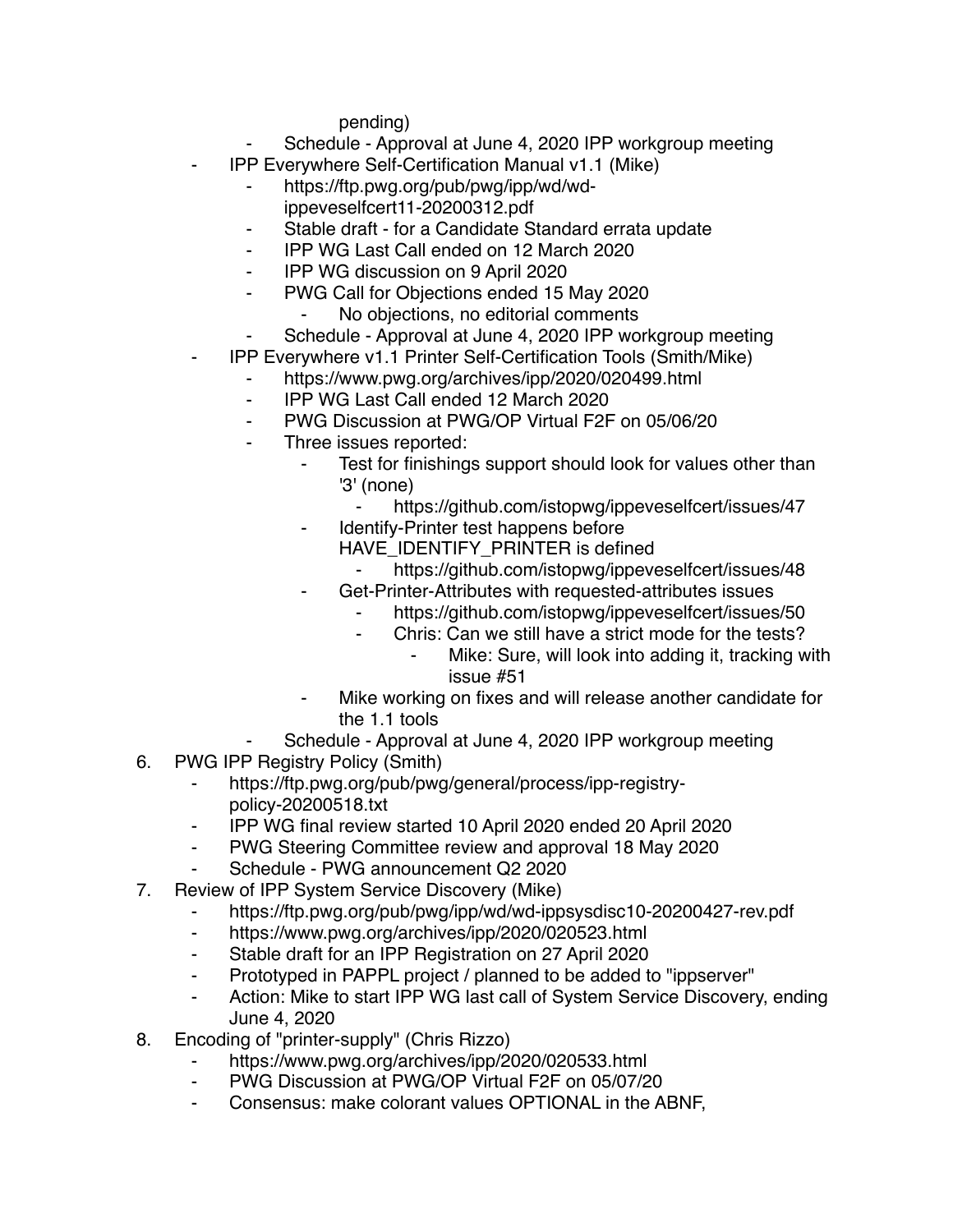CONDITIONALLY REQUIRED in the NODRIVER Table (since NODRIVER updates JPS3) with Note that they are required for supplies that are colorants - toner, ink, etc.

- Also markerindex make it CONDITIONALLY REQUIRED for Printers with multiple markers
- Reword note for supply index.
- Smith will fix the order of rows and notes
- 9. Updates to IPP System Service and IPP INFRA (Cihan, Mike)
	- https://www.pwg.org/archives/ipp/2020/020540.html
	- ⁃ https://ftp.pwg.org/pub/pwg/ipp/minutes/ippv2-f2f-minutes-20200506.pdf
	- ⁃ See section 9 of IPP F2F minutes
	- ⁃ PWG Discussion at PWG/OP Virtual F2F on 05/08/20
	- Schedule IPP Registration in Q2/Q3 2020
	- Cihan has volunteered to write a first draft of an IPP Registration document
		- Template: https://ftp.pwg.org/pub/pwg/general/templates/regtemplate.docx
		- Mike and Ira have volunteered to review a first draft
	- Mike will add links to IPP System and the new registration (when available) on the IPP workgroup page for IPP INFRA
- 10. Simplified "print-quality-col" for IPP Driverless (Smith, Mike)
	- https://github.com/istopwg/ippsample/wiki/IPP-Print-Quality-Discussion
	- https://ftp.pwg.org/pub/pwg/ipp/minutes/ippv2-f2f-minutes-20200506.pdf
	- ⁃ See section 7 of IPP F2F minutes
	- ⁃ PWG Discussion at PWG/OP Virtual F2F on 05/08/20
	- Schedule Resolution in Q2 2020
	- ⁃ Q: Do we want a quality priority?
		- A: Maybe, but let's not try to solve this for NODRIVER
	- ⁃ Q: Can collections be extended by vendors?
		- A: Yes!
	- Q: Is this appropriate for NODRIVER, and do we expect Clients to support it?
		- A: Yes
		- print-quality-col can act as a print quality preset, for simplified UI
		- ⁃ Leaves open possibility of vendor extensions (in the -supported attributes) for "expert" UI, as appropriate
	- Next steps:
		- ⁃ Rename print-quality-hints-supported to print-quality-attributessupported
			- Add print-quality-col as previously agreed
- 11. Recent IPP Wiki Pages (Mike)
	- How to Support TLS Before the Date and Time Is Set
		- https://qithub.com/istopwg/ippsample/wiki/How-to-Support-TLS-Before-the-Date-and-Time-Is-Set
		- Q: How do other kinds of devices do this?
			- A: They don't. No standard solution for IoT, generally dismissive of self-signed certs and lots of proprietary device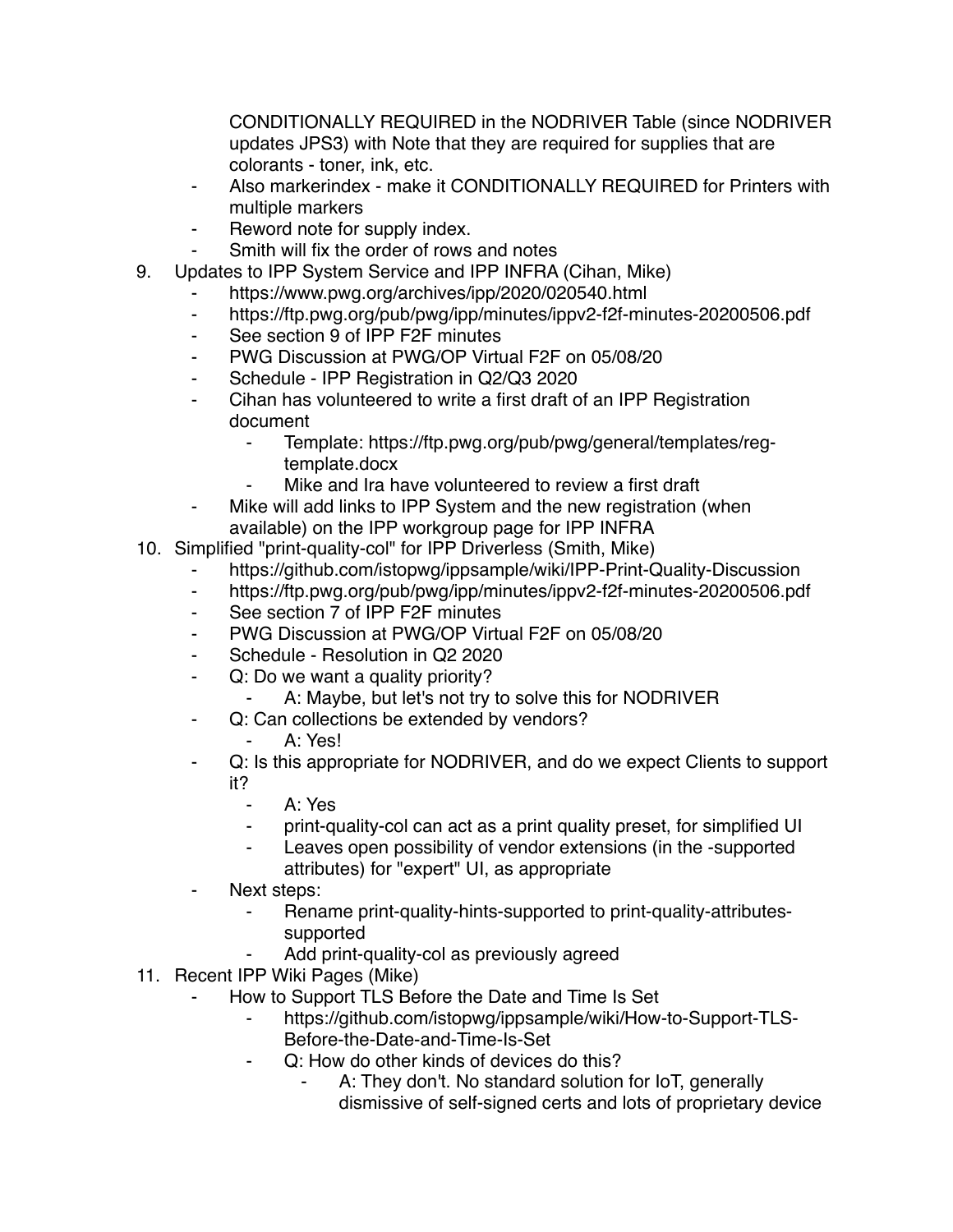provisioning solutions

- Q: What does a Printer need date/time information for?
	- A: Client certificate validation, self-signed certificate generation, date-time-at-xxx, xxx-date-time, and printercurrent-time values
	- Q: What about GPS/radio time receivers?
		- A: Not considered, but given the cost of such things vs. RTCs and the added certifications needed, those are highly unlikely to be on an entry-level printer
- Consensus is that using the Date: header is probably the least problematic for this class of device, after first trying NTP against a well-known time service (or one discovered via DHCP)
	- Add link to Google "rough time" documentation regarding Date: header
	- Mike will update the wiki with this discussion
- **IPP Everywhere Value Proposition Discussion Points** 
	- https://github.com/istopwg/ippsample/wiki/IPP-Everywhere-Value-Proposition-Discussion-Points
	- **Deferred**
- 13. Status of various IPP documents (All)
	- **IPP Driverless Printing Extensions v2.0 (Smith)** 
		- ⁃ https://ftp.pwg.org/pub/pwg/ipp/wd-ippnodriver20-20200204-rev.pdf
		- Interim draft for a Candidate Standard
		- PWG Review at PWG/OP Virtual F2F on 05/08/20
		- Schedule Prototype draft in Q2/Q3 2020
	- ⁃ IPP Encrypted Jobs and Documents v1.0 (Mike/Smith)
		- ⁃ https://ftp.pwg.org/pub/pwg/ipp/wd/wd-ipptrustnoone10-20200218 rev.pdf
		- Prototype draft for a Candidate Standard
		- ⁃ PWG F2F review on 6 February 2020
		- Schedule Stable draft in Q2/Q3 2020
	- Job Accounting for IPP v1.0 (Mike)
		- ⁃ https://ftp.pwg.org/pub/pwg/ipp/wd/wd-ippaccounting10-20200427 rev.pdf
		- Interim draft for a Best Practice
		- PWG Review at PWG/OP Virtual F2F on 05/06/20
		- ⁃ Schedule Prototype draft in Q2/Q3 2020
	- **IPP Production Printing Ext v2.0 (Mike)** 
		- https://ftp.pwg.org/pub/pwg/ipp/wd/wd-ippppx20-20200429-rev.pdf
		- ⁃ Prototype draft for a Candidate Standard
		- ⁃ PWG Review at PWG/OP Virtual F2F on 05/08/20
		- ⁃ Just waiting on prototyping (in ippsample or otherwise)
		- Schedule Stable draft in Q2/Q3 2020
	- **IPP Enterprise Printing Ext v2.0 (Smith)** 
		- https://ftp.pwg.org/pub/pwg/ipp/wd/wd-ippepx20-20200504-rev.pdf
		- ⁃ https://www.pwg.org/archives/ipp/2020/020532.html
		- Interim draft for a Candidate Standard